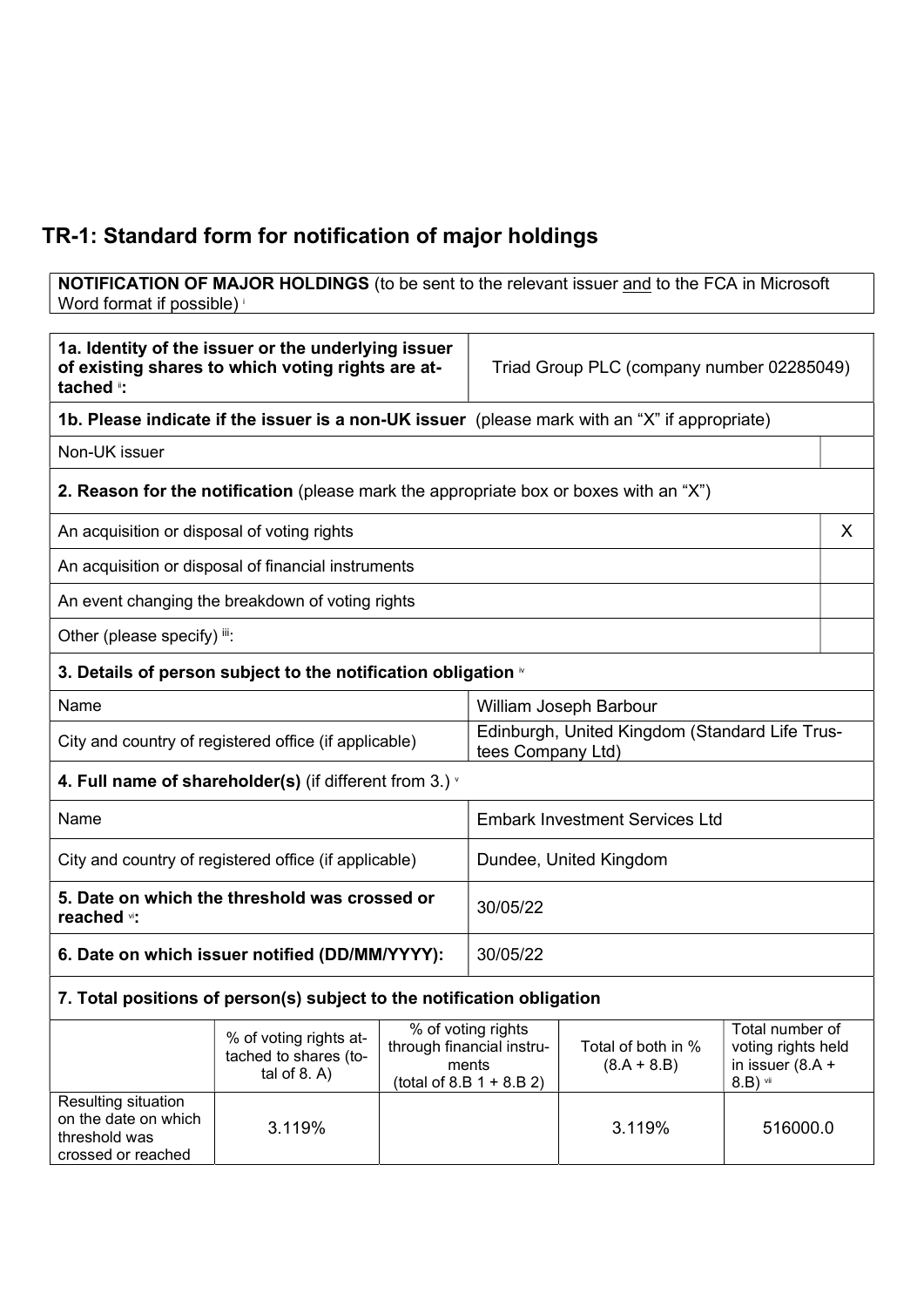| Position of previous<br>notification (if<br>applicable) | 2.998% | 496000.0 | <u> Little van de staatske kommunente om de staatske kommunente om de staatske kommunente om de staatske kommunente om de staatske kommunente om de staatske kommunente om de staatske kommunente om de staatske kommunente om d</u> |
|---------------------------------------------------------|--------|----------|--------------------------------------------------------------------------------------------------------------------------------------------------------------------------------------------------------------------------------------|
|---------------------------------------------------------|--------|----------|--------------------------------------------------------------------------------------------------------------------------------------------------------------------------------------------------------------------------------------|

## 8. Notified details of the resulting situation on the date on which the threshold was crossed or reached viii

| A: Voting rights attached to shares |                            |                               |                           |                               |
|-------------------------------------|----------------------------|-------------------------------|---------------------------|-------------------------------|
| Class/type of<br>shares             | Number of voting rights ix |                               | % of voting rights        |                               |
| ISIN code (if possible)             | <b>Direct</b><br>(DTR5.1)  | <b>Indirect</b><br>(DTR5.2.1) | <b>Direct</b><br>(DTR5.1) | <b>Indirect</b><br>(DTR5.2.1) |
| Ordinary                            |                            | 516000.0                      |                           | 3.119%                        |
|                                     |                            |                               |                           |                               |
|                                     |                            |                               |                           |                               |
| <b>SUBTOTAL 8. A</b>                | 496000.0                   |                               | 3.119%                    |                               |

| B 1: Financial Instruments according to DTR5.3.1R (1) (a) |                               |                                          |                                                                                                        |                    |
|-----------------------------------------------------------|-------------------------------|------------------------------------------|--------------------------------------------------------------------------------------------------------|--------------------|
| Type of financial in-<br>strument                         | <b>Expiration</b><br>date $x$ | Exercise/<br><b>Conversion Period xi</b> | <b>Number of voting rights</b><br>that may be acquired if<br>the instrument is<br>exercised/converted. | % of voting rights |
|                                                           |                               |                                          |                                                                                                        |                    |
|                                                           |                               |                                          |                                                                                                        |                    |
|                                                           |                               |                                          |                                                                                                        |                    |
|                                                           |                               | <b>SUBTOTAL 8. B 1</b>                   |                                                                                                        |                    |

| B 2: Financial Instruments with similar economic effect according to DTR5.3.1R (1) (b) |                               |                                               |                                                     |                            |                    |
|----------------------------------------------------------------------------------------|-------------------------------|-----------------------------------------------|-----------------------------------------------------|----------------------------|--------------------|
| <b>Type of financial</b><br>instrument                                                 | <b>Expiration</b><br>date $x$ | Exercise/<br><b>Conversion Pe-</b><br>riod xi | <b>Physical or</b><br>cash<br><b>Settlement xii</b> | Number of<br>voting rights | % of voting rights |
|                                                                                        |                               |                                               |                                                     |                            |                    |
|                                                                                        |                               |                                               |                                                     |                            |                    |
|                                                                                        |                               |                                               |                                                     |                            |                    |
|                                                                                        |                               |                                               | <b>SUBTOTAL</b><br>8.B.2                            |                            |                    |